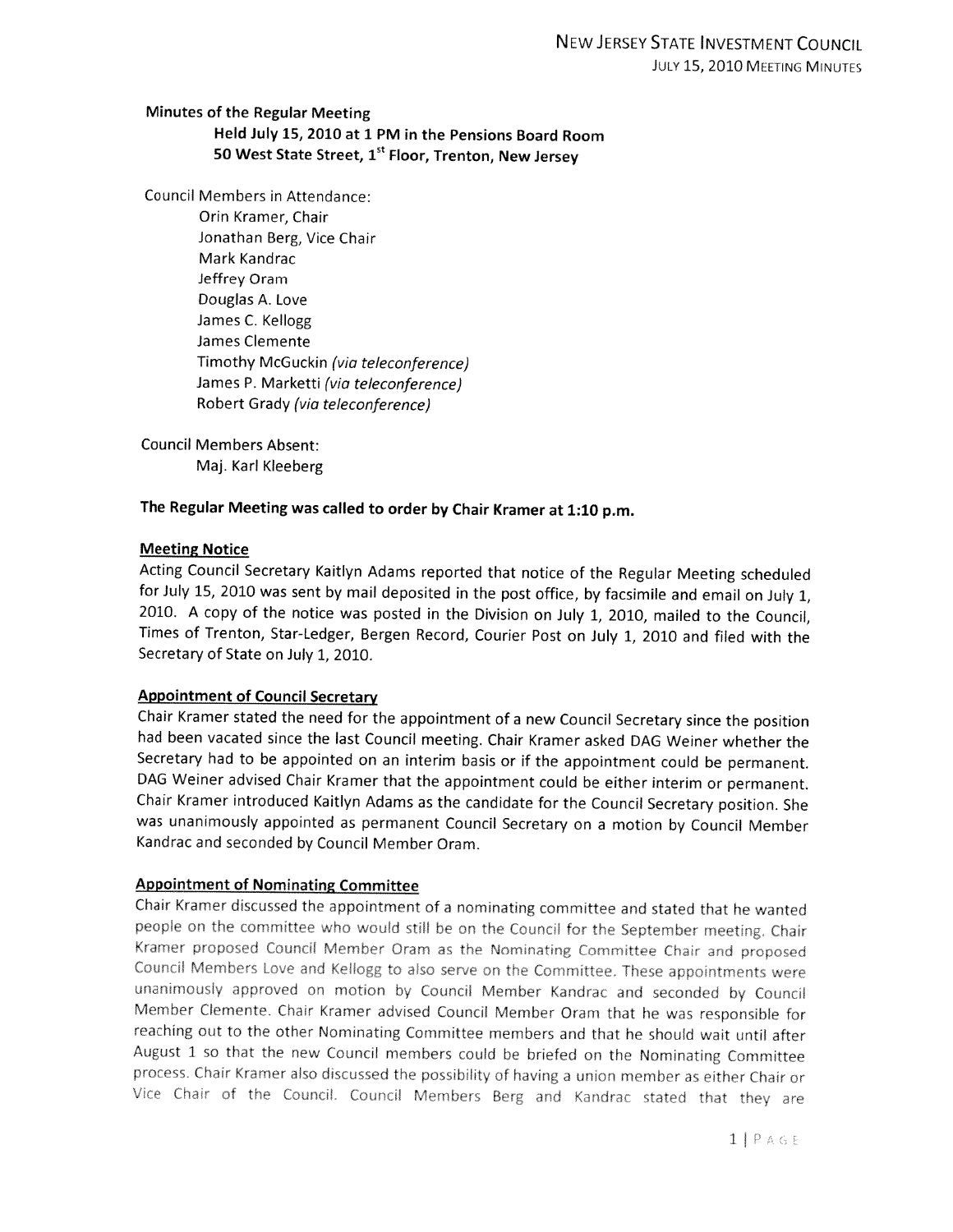representatives of the members of their respective pension systems and not necessarily of the employee unions.

### Asset Allocation Discussion

Chair Kramer discussed raising the asset allocation ceilings for alternative investments and distributed <sup>a</sup> memorandum authored by Cliffwater, the Division's hedge fund consultant. He stated that this issue had been brought up several months ago under Director Clark's tenure; however, no action was taken because of the imminent turnover of State Investment Council members. Chair Kramer stated that it would be <sup>a</sup> good time to bring this discussion back to the table as the regulatory process necessary to make these changes may take up to one year. The Cliffwater memo stated that New Jersey's alternative asset allocation ranks  $20<sup>th</sup>$  out of the 25 largest pension systems. Chair Kramer acknowledged that this was <sup>a</sup> contentious issue but stated that it was more about mitigating risk.

Chair Kramer stated that the current allocations were at 7%-7%-7% for hedge funds, private equity and real estate. Even if the allocations were raised to 12%-12%-12%, the pension fund would still be below <sup>a</sup> number of large public pension systems. Chair Kramer asked SIS to calculate the difference if the Pension Fund had an alternative asset allocation of 12% for hedge funds, 12% for private equity and 12% for real estate for the <sup>10</sup> year period ending in calendar year 2009, assuming mean performance for each asset class with no value added. 515 determined that the Pension Fund would have <sup>a</sup> \$21 billion gain. If the Pension Fund had the 12- 12-12 alternative asset allocation as of the end of <sup>2002</sup> when the allocation debate began, it would have \$9.6 billion more. The Division is effectively frozen with respect to private equity investments, because it will be bumping against the allocation cap in the next year or two. The Division is unable to take advantage of investment opportunities because they feel constrained by the cap.

Council Member Love stated that the Division can reach the allocation caps simply by <sup>a</sup> decrease in the equity markets and the proposed allocation increase will help absorb market volatility.

Council Member Kellogg asked whether it made sense to delay the decision until the new Division Director and new Council members are seated. Chair Kramer said that he took that stance for approximately <sup>6</sup> months; however, that attitude cost the Pension Fund about \$750 million and it is missing out on \$1-2 billion annually by not acting. Council Member Kellogg also expressed concern about the recent losses in endowments as <sup>a</sup> result of their overreliance on alternative investments. Chair Kramer said that even with the recent losses, the endowments have still significantly outperformed New Jersey's Pension Fund and most other public pension funds.

Council Member Grady clarified that this discussion is not about increasing exposure to the asset classes, it is about creating more flexibility. He asked Pete Keliuotis of Strategic Investment Solutions whether he had any comment on Ciiffwater's memorandum, Mr. Keliuotis agreed with Cliffwater's conclusion that New Jersey is behind many major pension funds and that it would be beneficial for the State's risk-adjusted returns to have more flexibility in the alternative asset classes.

Council Member Marketti stated that his stance on alternative investments is well-known; however, he is not opposed to having anything on the table for discussion.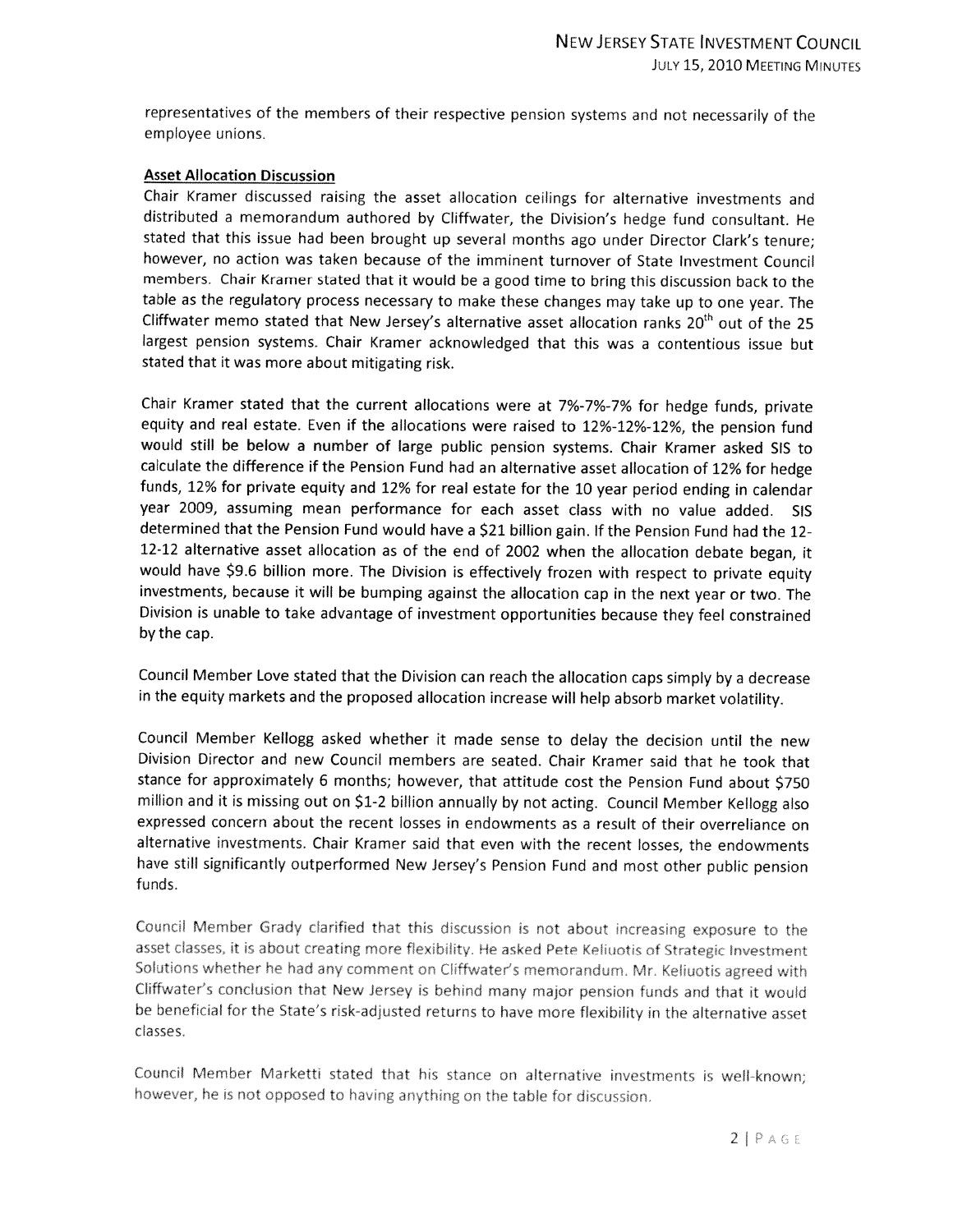Chair Kramer advised the Council that the proposa<sup>l</sup> to add flexibility to the alternative asset allocation will be discussed internally with the new Investment Director. Council Member Grady stated that he would not be oppose<sup>d</sup> to putting <sup>a</sup> specific analysis on the table at the September meeting.

Council Member Kandrac stated that he has never had an issue with increasing flexibility; however, future decisions cannot be made solely based on hindsight. The constraints are <sup>a</sup> disservice to the beneficiaries of the system. He said that he does not have <sup>a</sup> background in finance and relies on what he hears from other Council members and reads in reports, but he would like the Division to have flexibility.

Council Member Oram said that the one 'free lunch' in portfolio managemen<sup>t</sup> is diversification and he supports moving forward with this proposal.

### Update on Deferred Compensation

Memorandum "2009 Annual Update on the New Jersey State Employees Deferred Compensation Plan" dated June 16, 2010

Acting Director Joseph presented the <sup>2009</sup> annual update for the Deferred Compensation Plan. He stated that the Plan has its own governing board, consisting of representatives of the State Treasurer, the Director of 0MB, and the Banking and Insurance Commissioner. Prudential is the Plan Administrator and the investments are selected by the Division of Pensions and Benefits, Division of Investment and Segal Advisors. The Division of Investment acts as <sup>a</sup> fiduciary for the investments.

Council Member Marketti stated that <sup>a</sup> member of the public had <sup>a</sup> question of Prudential's managemen<sup>t</sup> fees and asked if anyone knew this amount. Acting Director Joseph stated that the information was not contained in the package and the Division did not have the information. Acting Director Joseph stated that he would make <sup>a</sup> reques<sup>t</sup> to the Deferred Compensation Board to disclose fees.

Council Member Kandrac asked how the <sup>p</sup>lan was awarded to Prudential, since they also handle the State's life insurance. DAG Weiner advised that it was done through the public bidding through the Division of Purchase and Property.

Chair Kramer asked Division staff to perform an analysis of separating the indexed funds versus the actively manage<sup>d</sup> funds to ascertain the fee breakdown for each category.

Council Member Clemente motioned to accept the report and Council Member Love seconded the motion.

#### Director's Report

Memorandum "investment Reports" doted July 13, <sup>2010</sup>

Acting Director Joseph stated that the Fund returned <sup>58</sup> basis points versus the Counci' benchmark of negative <sup>3</sup> basis points. Fund performance was attributable to the downturn in the domestic and international equity markets and the Division's underweighted position in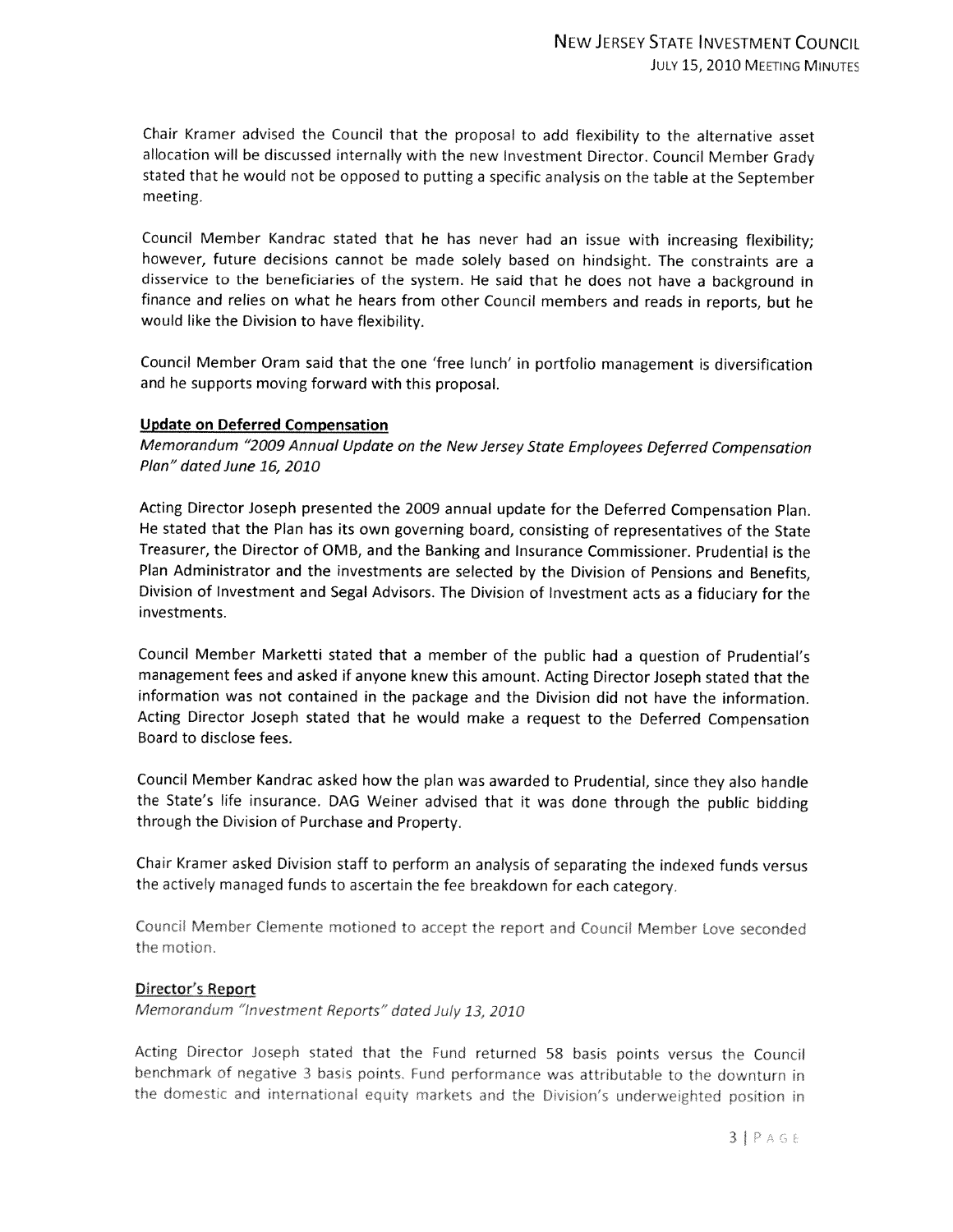Treasuries. Council Member Love and Chair Kramer asked Acting Director Joseph if the rates of return for the Fund are adjusted for negative cash flow. Investment Officer Arena clarified that the numbers are not adjusted for cash flow.

For FY2O1O, the fund was up 14.36% versus the Council benchmark return of 14.13%. Net benefit payments such as net cash outflows from the fund \$7.0 billion since June 30, 2009. Estimated net benefit payments made in June were \$595 million.

Investment Officer Brian Arena reported that June was <sup>a</sup> weak month for equities, with our US equities falling 5.97% in June versus 5.41% in the S&P 1500. We sold \$48 million and we were net buyers in economically sensitive areas, such as industrials and consumer cyclical, which are more responsive in an economic recovery. Even without <sup>a</sup> recovery, these are still good investments because of low valuations. For the fiscal year, US equities gained 15.71% versus 15.56% gain in the S&P 1500. He also stated that Karin Hollinger, an analyst with the Division for <sup>31</sup> years, retired at the end of June. Her responsibilities were reallocated among staff.

Assistant Director Michel reported that the Fund has no exposure to British Petroleum, in response to <sup>a</sup> question by Council Member Clemente. Assistant Director Michel explained how the Division got out of its investment in BP, which had previously been <sup>a</sup> large holding in the portfolio. The international portfolio added about <sup>50</sup> basis points in its relative performance, as the benchmark was off -1.16%, while the Common Pension Fund <sup>D</sup> performance was negative <sup>64</sup> basis points. The performance numbers are somewhat preliminary as the Division changed benchmarks in the middle of the fiscal year, however, they were projected to be very close to the benchmark. The Division was <sup>a</sup> net seller of \$527 million in international equities in June. It was currency neutral as of June 30, 2010,

Senior Portfolio Manager Phil Pagliaro reported that Domestic Fixed Income returned 17.67% versus 16.48% for the benchmark Barclays Long Government/Credit Index for the fiscal year to date. The decision to overweight corporate bonds when the market was in <sup>a</sup> panic and spreads were at all-time wides has proven to be an extremely good decision. While overweight in corporate bonds, the Division was able to maintain the credit level of the portfolio as well as liquidity, since the portfolio was short duration. The high <sup>y</sup>ield portfolio was up 28.6% for the fiscal year-to-date period versus 26,76% for the Barclays High Yield Index. The TIPS portfolio returned 12.34% for the fiscal year-to-date versus 9.52% for the Barclays TIPS Index. Mr. Pagliaro reported that, currently, not much has changed in the portfolio. The Build America bonds portfolio has continued to grow and was almost at weight with the index. The average <sup>y</sup>ield of these bonds was 6%, while the average <sup>y</sup>ield of other bonds in Common Pension Fund <sup>B</sup> was 5%, and the 10 year Treasury <sup>y</sup>ield is 3%.

Acting Director Joseph reported on the Alternatives Portfolio. The commodity portfolio was down 017% as compared to 0,32% for the Dow Jones UBS. Total Return benchmark. For the fiscal year to date, the commodity portfolio returned 5.71% versus 2.74% for the benchmark. Performance for the first six months of calendar year 2010, the commodity portfolio declined 7.72% versus -9.60% for the Dow Jones UBS Total Return benchmark. At the March Council meeting, the Division presented its intention to purchase up to \$350 million of additional commodity linked notes, the terms of which had not been finalized at that time. It purchased \$100 million in commodity-linked notes with Barclays Capital during June. The note has a maturity of one year and will receive principal plus/minus the return on customized commodity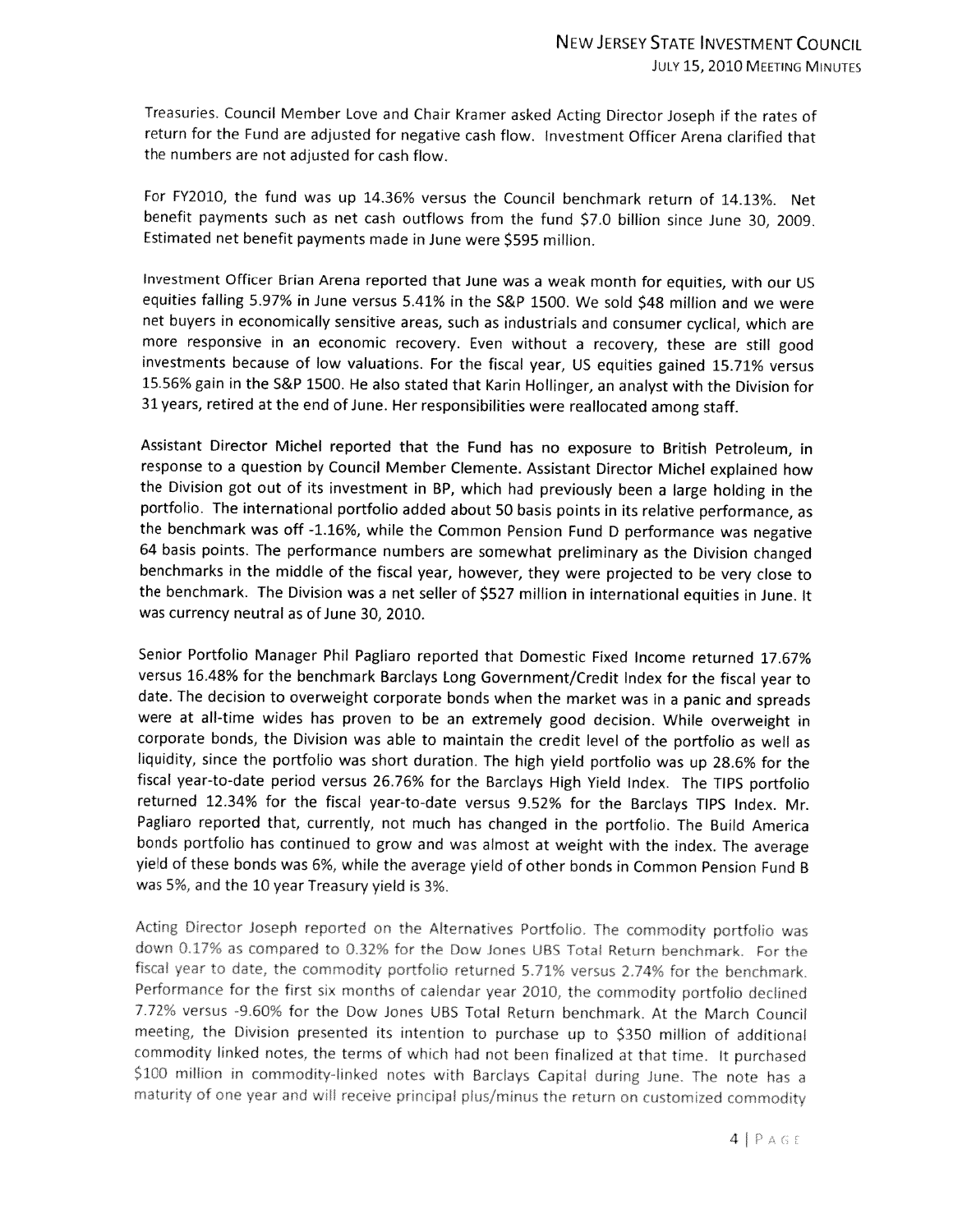indices, The Division funded approximately \$182 million of commitments to private equity and real estate investments in June. Additionally, it received distributions of approximately \$27.3 million during the month. The Hedge Fund portfolio returned -0.68% for June versus its benchmark return of -1.08%. Fiscal year to date, the hedge fund portfolio returned 13.91% versus 4.25% for the HFRI Fund of Funds Composite Index.

Acting Director Joseph also reported on the Cash Management .Fund. Total assets in the Cash Management Fund were \$13.1 billion as of June 30, 2010. The current <sup>y</sup>ield was 0.35% for state participants and 0.25% for "non-State" participants.

There was <sup>a</sup> discussion regarding the investment in private equity, prompted by <sup>a</sup> question asked by Council Member Marketti.

## Committee Reports

Council Member Kellogg stated that there was an Audit Committee report. The State is on <sup>a</sup> fiscal year basis, whereas real estate and private equity are on <sup>a</sup> calendar year basis, so there has been <sup>a</sup> historical lag. He stated that the Treasurer's Office asked to speed up the process so that there can be <sup>a</sup> full accounting. To further compound matters, the Division changed custodians from Bank of New York to State Street. Council Member Kellogg asked Acting Director Joseph to speak on the transition from the Division's perspective. Acting Director Joseph stated that the Division has taken <sup>a</sup> three month process and turned into <sup>a</sup> six week process, thanks in large part to Compliance Officer Susan Sarnowski's effort. The compressed audit schedule has put <sup>a</sup> strain on staff but everyone is putting forth their best effort to keep everything on schedule.

## **Communications**

There was no report from the State Treasurer.

# Resolution Regarding Outgoing Council Members

Council Member Kellogg stated that the Council wanted to present the four outgoing representatives of the pension systems (Jonathan Berg, Jim Clemente, Mark Kandrac and Karl Kleeberg) with <sup>a</sup> token of appreciation for their service. They will all be <sup>g</sup>iven inscribed bronze clocks.

Chair Kramer also wanted to put in the record that Susan Crotty was no longer serving on the Council. He praised her as an "intellectual force" on the Council and mentioned her extraordinary service and effort over her tenure. Council Member Grady proposed <sup>a</sup> formal resolution to thank Ms. Crotty and the pension fund representatives for their service and dedication to the State Investment Council. All members unanimously approved the resolution.

## Public Comment Period

Mr. Miskowski asked why the Council had not approved the minutes of the previous meeting on May 20 and the special meeting on July 6. DAG Weiner advised Chair Kramer that we had not approved the minutes because the Council did not have <sup>a</sup> secretary. Chair Kramer advised Mr. Miskowski that the minutes will be prepared for those meetings.

Mr. Miskowski congratulated the Division on its divestment of BP and sought clarification on the Division's number of shares as well as exposure in corporate bonds and hedge funds.. He also